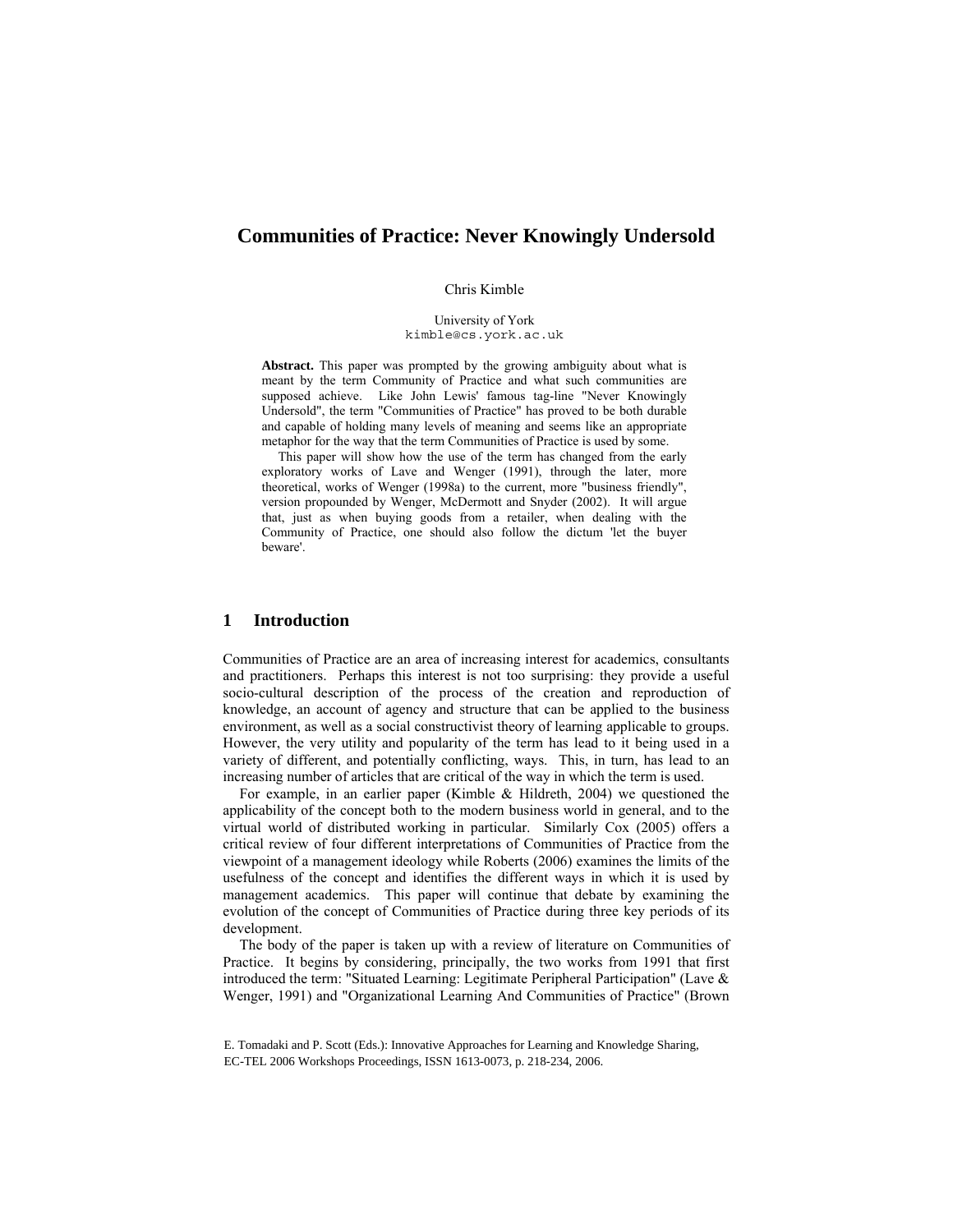& Duguid, 1991). This is followed by an examination of Wenger's later work centred around "Communities of Practice: Learning, Meaning, and Identity" (Wenger, 1998a) and concludes with some of the more recent 'consultancy based' work of Wenger such as "Cultivating Communities of Practice" (Wenger et al., 2002).

Following the lead of Cox (2005) and Roberts (2006) this takes an analytical approach to the literature and provides, for each period:

- 1. Some background to the period under examination. Here the aim is to place this particular view of Communities of Practice in its historical context.
- 2. An analysis of the way in which the term is used. Essentially we ask 'what is a Community of Practice, what does it do and how does it work?'
- 3. A summary of the key features of the view of Communities of Practice from this particular period.

The concluding section of the paper will offer some general observations on the way in which the usage of the term in the literature has changed and some advice to reader of that literature.

# **2 Never Knowingly Undersold**

The claim "Never Knowingly Undersold" is one that has been used continuously since 1925 by the John Lewis Partnership, a chain of upmarket department stores in the UK. Essentially, it states that if a customer can buy the same item cheaper elsewhere, John Lewis will refund the difference.

The phrase "Never Knowingly Undersold" has been in constant use for over 80 years and has proved a durable and eye-catching headline, however, the claim is not quite so straight forward as it seems. The comparison must be with *exactly* the same product (brand, model, colour, size etc) which both John Lewis' and the competitor must hold in stock. Crucially for the 21st century world of retailing, the guarantee does not apply to web based companies and, more subtly, the type of goods offered by the John Lewis Partnership tend to be 'top of the range' goods with specialist service contracts so that the number of valid comparisons a customer can make is somewhat limited.

Notwithstanding this, the phrase "Never Knowingly Undersold" has been emulated by countless other businesses. Perhaps one explanation for this success is that it seems to signify certain desirable qualities (e.g. a guaranteed 'best buy' from an upmarket store) even when, on closer inspection, this is not all that it seems.

Some critical reviews have suggested that the term Communities of Practice shares similar properties to this slogan. For example, Fox (2000) suggests that viewing an organization as a community of practice can help deflect attention away from more contentious issues because, as Liedtka (1999) notes:

*"… to see a business organization as a community of practice is to see it as held together by a shared concern for both the outcomes it achieves for stakeholders (be they customers or shareholders) and the personal development and learning of its members" (Liedtka, 1999, p 7)* 

Similarly, Gherardi, Nicolini and Odella (1998) note that the 'positive, virtuous and consensual overtones' of the term can mask the tensions inherent in interactive social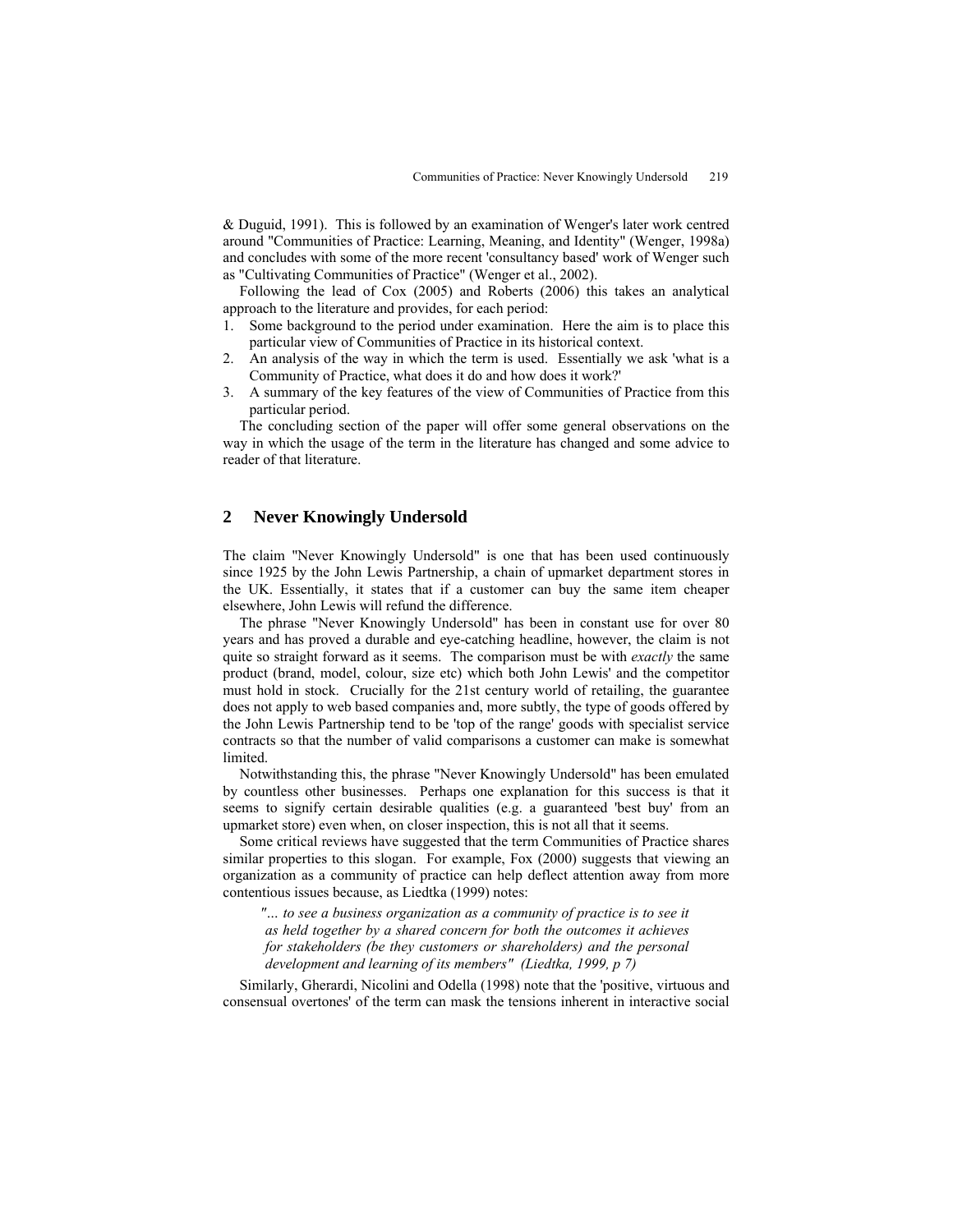learning. Although, this consensual view of shared goals and shared concerns, which occurs more often in the later literature, is not necessarily wrong, it is in conflict with some of the early views, as Henriksson (2000) points out:

*"Quite contrary to their intentions, the metaphor* [of community] *downplays the very dynamic tensions, struggles and pluralism that Lave and Wenger in their original book seemed to wish to convey." (Henriksson, 2000, p 10)* 

While such disparities may not be a problem to (for example) consultants trying to sell their expertise, they are much more fundamental to the work of the academic and it is these subtle distinctions of meaning that this paper sets out to explore.

# **3 The Early Period (1991 – 1995)**

# **3.1 Historical Context**

Many of the current notions of Communities of Practice first originated in the late 1980s in the Work Practice and Technology group at the Institute for Research on Learning (IRL) at the Xerox Palo Alto Research Centre (PARC). The research in IRL at PARC brought together ideas from several different academic disciplines and occupational backgrounds and consisted of an interdisciplinary group of researchers that included Lucy Suchman, Jean Lave, Etienne Wenger, John Seely Brown and Paul Duguid.

For many years, what were termed Behaviourist Models of learning had been dominant. These held that learning was principally concerned with the process of transmission of knowledge from teacher to learner; essentially, knowledge was viewed as an object that could simply be "transferred" from one person to another. However, during the 1970s and 1980s there began to be an increasing interest in what were called Social Constructivist models of learning. These saw learning not as a process of transmission of knowledge from one individual to another, but as a process in which knowledge was mutually "co-constructed". Much of the conceptual basis for these theories were founded on the work of Vygotsky (1978) who was concerned with the ways in which individuals learn within communities. Vygotsky believed that knowledge was socially constructed through collaboration and interaction in activities and used the notion of a Zone of Proximal Development (ZPD) to describe the way in which a learner interacts with others in a particular activity.

The two key texts that we will consider from this period were both published in 1991. The first, by Lave and Wenger (1991), is "Situated Learning: Legitimate Peripheral Participation"; the second by John Seely Brown and Paul Duguid is "Organizational Learning and Community of Practice: Toward a unified view of working, learning, and innovation" (1991). Both of these works have much in common and share much of the same source material (e.g. (Cain, Unpublished), (Marsall, 1972), (Lave, 1988), (Jordan, 1989), (Orr, 1990b) and (E Hutchins, 1991)) and although they both approach Communities of Practice in slightly different ways, they are both primarily concerned with theories of learning.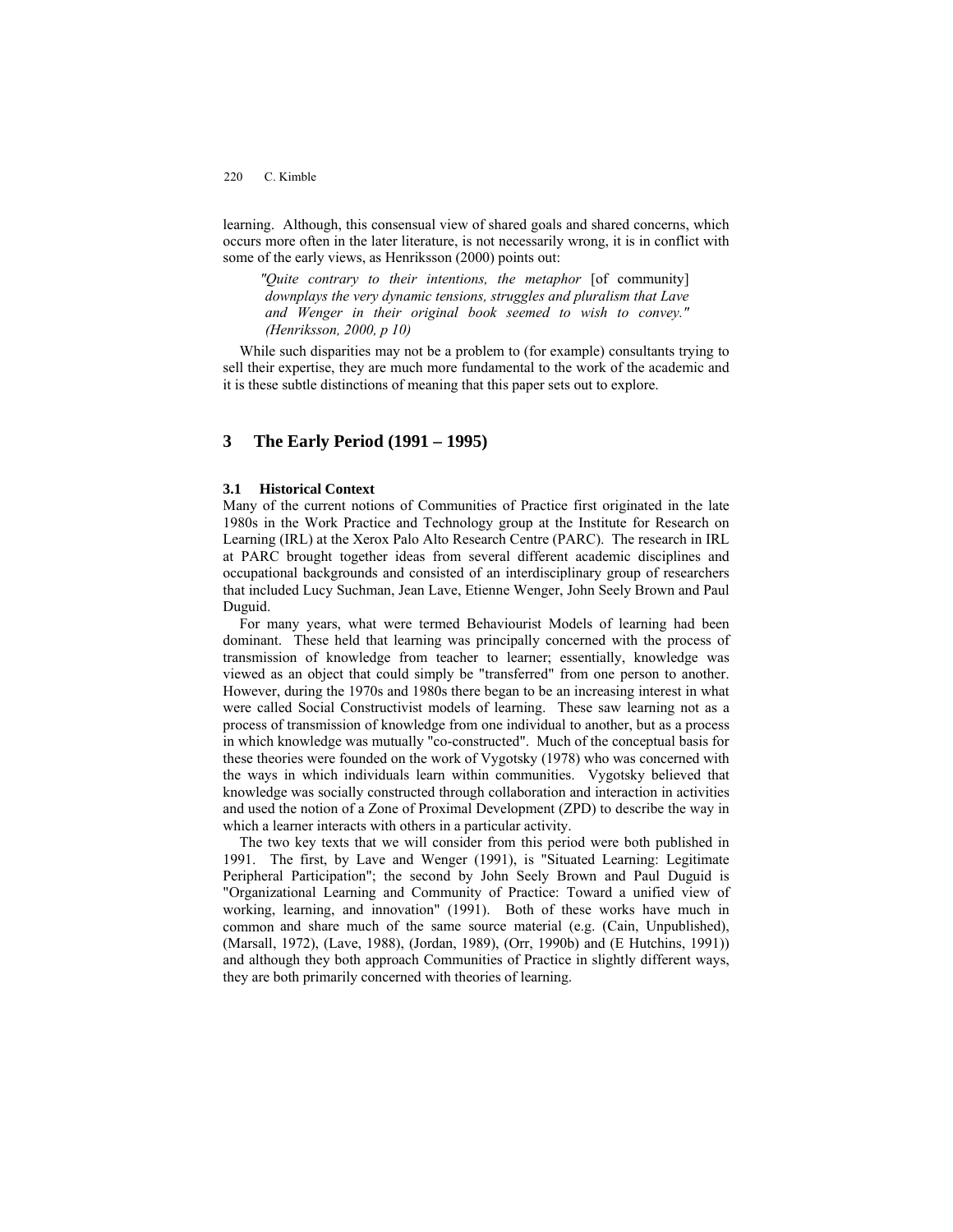# **3.2 Situated Learning: Legitimate Peripheral Participation**

The focus of the book is on informal learning in social situations; the book mainly drew on previously conducted studies of Liberian tailors, Mayan midwives, nondrinking alcoholics, butchers in supermarkets and navy quartermasters.

# 3.2.1 What is a Community of Practice?

The main objective of Lave and Wenger's work was to explore an alternative theory of learning to that of the dominant behaviourist models. At this point, they were content to leave the definition of a Community of Practice as a largely intuitive notion (Lave & Wenger, 1991, p 26) considering the value of their description of a Community of Practice to be primarily as a heuristic device that could highlight issues that had previously been overlooked. One the most frequently cited definitions of a Community of Practice comes from this work and describes a Community of Practice as:

*"... a set of relations among persons, activity, and world, over time and in relation with other tangential and overlapping Communities of Practice." (Lave & Wenger, 1991, p98)* 

# It continues

*"A Community of Practice is an intrinsic condition for the existence of knowledge, not least because it provides the intrinsic support necessary for making sense of its heritage ... the social structure of this practice, its power relations, and its conditions for legitimacy define possibilities for learning." (Lave & Wenger, 1991, p 98)* 

### 3.2.2 What does it do?

Lave and Wenger (1991) were primarily concerned with situated learning, and their notion of a Community of Practice is closely related to this. It is largely based on the idea of learning through apprenticeship. A Community of Practice is seen as a mechanism for the reproduction of existing knowledge through active engagement with others in some form of 'practice'. Viewed in this way, learning is essentially the process of socialisation into a community.

Over time, the knowledge that is acquired in these communities begins to constitute both a sense of identity of oneself (as a member of that community) and becomes part of one's identity in the eyes of the others. Consequently learning becomes part of *"... generative social practice in the lived in world"* (Lave & Wenger, 1991, p 35).

Lave and Wenger call this complex reciprocal interrelationship between the practice and participation "mutually constitutive" (Lave & Wenger, 1991, p 117). Such communities are described as "enacted", that is that members can be thought of as 'performing' or 'improvising' their roles in the community as they go about their everyday activities (Tsoukas & Chia, 2002).

## 3.2.3 How does it work?

Lave and Wenger use the concept of Legitimate Peripheral Participation (LPP) to describe the underlying process of how this division of labour and responsibility is achieved.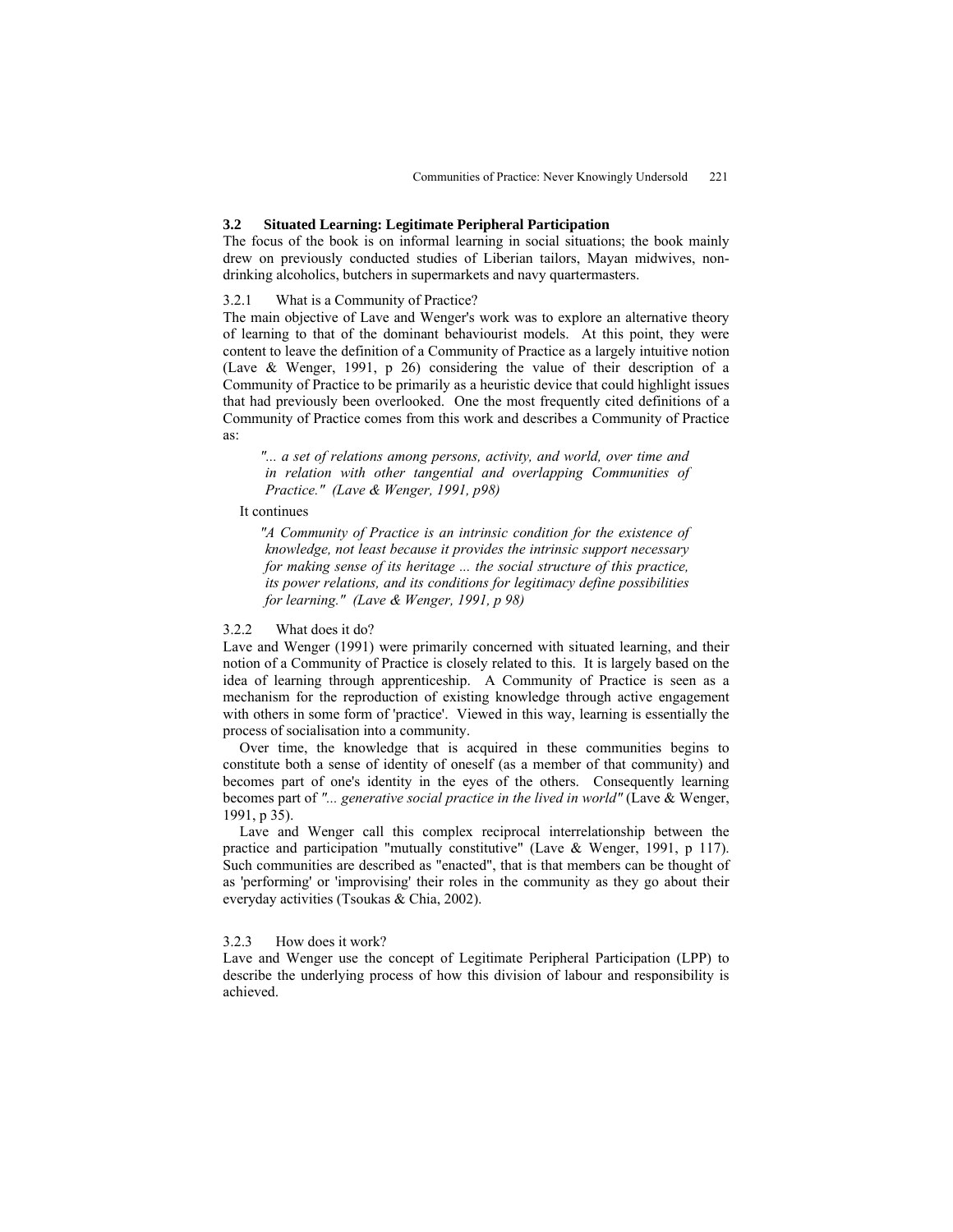*"Legitimate Peripheral Participation provides a way to speak about relations between newcomers and old timers and about activities, identities, artefacts, and communities of knowledge and practice" (Lave & Wenger, 1991, p 29)* 

By connecting participation and meaning, Lave and Wenger take Communities of Practice beyond a simple forum for learning and link membership of a Community of Practice to aspects of the members' social identity. Based on Cain's observations (Cain, Unpublished) of Alcoholics Anonymous meetings Lave and Wenger (1991, pp 79 - 84) illustrate many of the aspects of how LPP allows a Community of Practice to function.

In an Alcoholics Anonymous meeting, members tell stories that are a means of reinterpreting the past, understanding the present and visualising the future in terms of an alcoholic's identity, the ultimate goal being to conceive of oneself as a nondrinking alcoholic. Stories are told, retold and elaborated as the novice moves from peripheral to full participation in the community.

# **3.3 Organizational Learning and Communities of Practice**

Brown and Duguid's (1991) discussion of Communities of Practice is mostly based on Orr's ethnographic studies of service technicians in Xerox (Orr, 1987, 1990a, 1990b). As the full title implies, the goal is to bring together theories of working, learning and innovation in order to provide new insights into organizational learning and the role of communities in the workplace.

# 3.3.1 What is a Community of Practice?

The starting point for Brown and Duguid's (1991) discussion of Communities of Practice is the difference between the way an organization describes a person's work and the way the work is actually carried out in practice. The former they describe as "canonical practice" and the latter as "non-canonical practice". Their aim is to show how, when canonical accounts of work break down, Communities of Practice continue to get by through improvising new solutions.

They describe Communities of Practice as interstitial communities that exist in the 'gaps' between work as defined, and the tasks that need to be done. They use the term to describe groups that are (a) fluid and dynamic *"... constantly adapting to changing membership and changing circumstances"* (Brown & Duguid, 1991, p 41); *(b)*  emergent *"That is to say their shape and membership emerges in the process of activity, as opposed to being created to carry out a task "* (Brown & Duguid, 1991, p 49) and most crucially (c) exists, *"... outside the organization's limited core world view"* (Brown & Duguid, 1991, p 51).

#### 3.3.2 What does it do?

Brown and Duguid argue that most organizations believe (or wish to believe) that complex tasks can be mapped onto a simple canonical 'map' that workers can follow without the need for either understanding or insight.

*"Through a reliance on canonical descriptions (to the extent of overlooking even their own non-canonical improvisations), managers*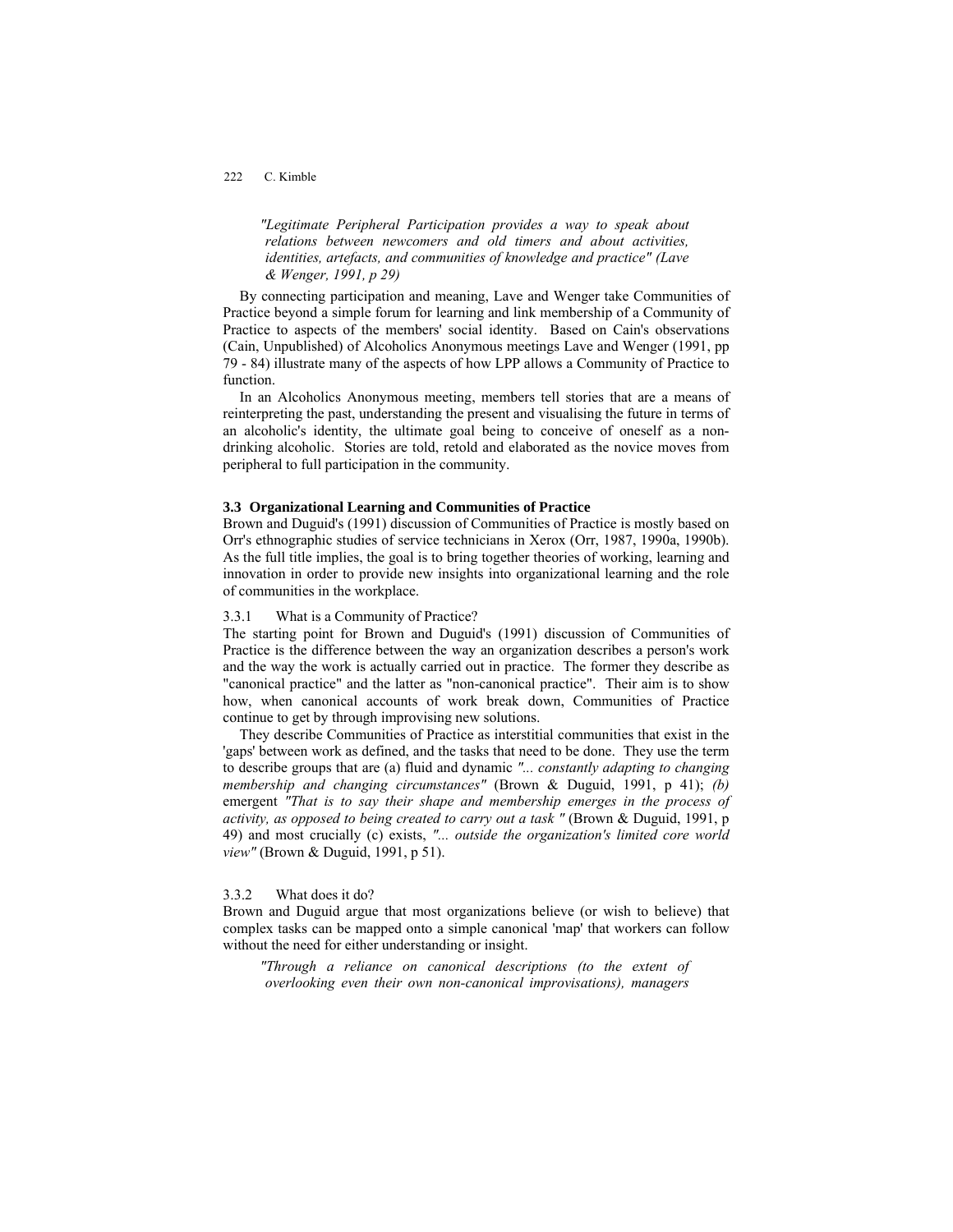*develop a conceptual outlook that cannot comprehend the importance of non-canonical practices." (Brown & Duguid, 1991, p 42)* 

They argue that the reality of the technician's work is far more complicated and is as much about maintaining social relations with their customers and peers as it is about machines; consequently,

*"... the reps must - and do - learn to make better sense of the machines they work with than their employer either expects or allows." (Brown & Duguid, 1991, p 43)* 

Thus, in addition to the maintaining social relations, Communities of Practice also serve:

*"... to protect the organization from its own shortsightedness" (Brown & Duguid, 1991, p 43)* 

### 3.3.3 How does it work?

Brown and Duguid acknowledge the role of LPP in fostering learning (Brown & Duguid, 1991, p 48) but highlight three overlapping categories of their own - "narration", "collaboration" and "social construction" - which they claim get to the heart of the way these communities work.

Narration reflects the complex social web within which work takes place: stories have a flexibility that makes them both adaptable and particular. Collaboration is based on the exchange and elaboration of shared narratives, both across the organization and within communities. Finally, turning to Social Construction, Brown and Duguid comment:

*"Simultaneously and interdependently, the reps are contributing to the construction and evolution of the community that they are joining what we might call a "community of interpretation", for it is through the continual development of these communities that the shared means for interpreting complex activity get formed, transformed, and transmitted." (Brown & Duguid, 1991, p 47)* 

The collaborative telling and re-telling of stories contributes both to the construction of a technicians' own identity, and reciprocally to the construction and development of the community in which they work.

#### **3.4 The Concept of a Community of Practice in the Early Period**

Although there are some obvious differences in the focus of Lave and Wenger (1991) and Brown and Duguid (1991) both agree about what sort of group Community of Practice is and why they exist. For both sets of authors, Communities of Practice are seen as being primarily concerned with learning and Communities of Practice are seen as autonomous groups

Given the context from which the idea of Communities of Practice emerged, it is perhaps not too surprising that there is such a clear focus on learning. Although the precise mechanism by which this learning takes place is not always clear, the general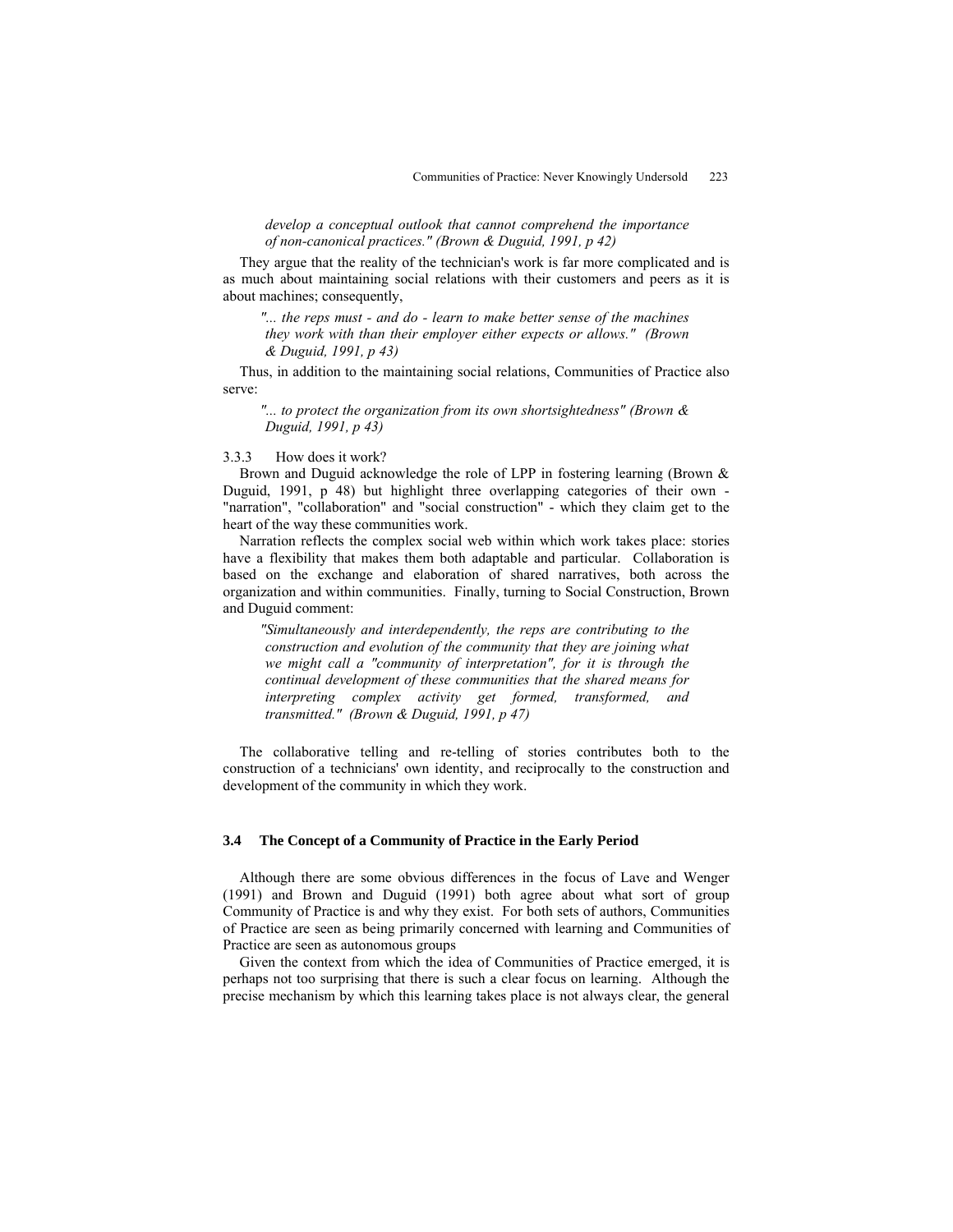thrust of the argument is that knowledge is not an abstract, immutable object that can be passed from one person to another but is situated, mutable and socially constituted. The process of learning is seen as one that is ongoing; over time, meanings are contested, negotiated and re-negotiated through participation, both in the community and in the practice. The learning that takes place is based on a particular activity performed in a particular community; consequently, what is learnt in that community might only be seen as being valid within that community.

Perhaps less obvious is the degree to which both see Communities of Practice as essentially 'autonomous groups'. Both see Communities of Practice as being outside the 'formal' organization: Brown and Duguid (1991) deal with interstitial communities while Lave and Wenger (1991) focus on learning outside of the formal constraints of the classroom; but beyond that both see them as being somehow self generating and existing primarily for the benefit of their members. Lave and Wenger (1991) describe how

*"... agent, activity, and the world mutually constitute each other" (Lave & Wenger, 1991, p 33)* 

while Brown and Duguid (1991) use Daft and Weick's (1984) notion of "enactment" to describe how:

*"… their shape and membership emerges in the process of activity, as opposed to being created to carry out a task" (Brown & Duguid, 1991, p 49).* 

For both, Communities of Practice are seen as being 'wild' or 'untamed' in the sense that one might view a wild animal: they exist independently of the formalised world of organizations and are driven by their own internal needs.

# **4 The Middle Period (1996 – 1999)**

#### **4.2 Historical Context**

The area of key concern in the earlier papers was what was seen as outmoded and inappropriate models of learning. The underlying theme for this next period in Community of Practice literature is the pre-millennium sense of optimism that the economy and perhaps society in general, was undergoing a fundamental shift. For at least 30 years, authors such as, McLuhan (1964, 1989), Ellul (1964), Toffler (1972, 1980) Bell (1974) and (Hiltz & Turoff, 1978) had been predicting radical social change driven by technological change and for some things finally seemed to have reached a tipping point in the 1990s.

For a variety of reasons, the 1990s were a period when Big Business was looking for Big Ideas. Probably the most obvious manifestation of this was the "dot-com fever" of the late 1990s when stock market speculation and hype inflated the value of small hi-tech start-up companies (known colloquially as dot-com companies), to astronomical levels. The NASDAQ Composite index, which traded heavily in such companies, increased by more than 500% between 1994 and 2000 and many executives and employees of such companies, who were partly paid in stock options, became instant millionaires.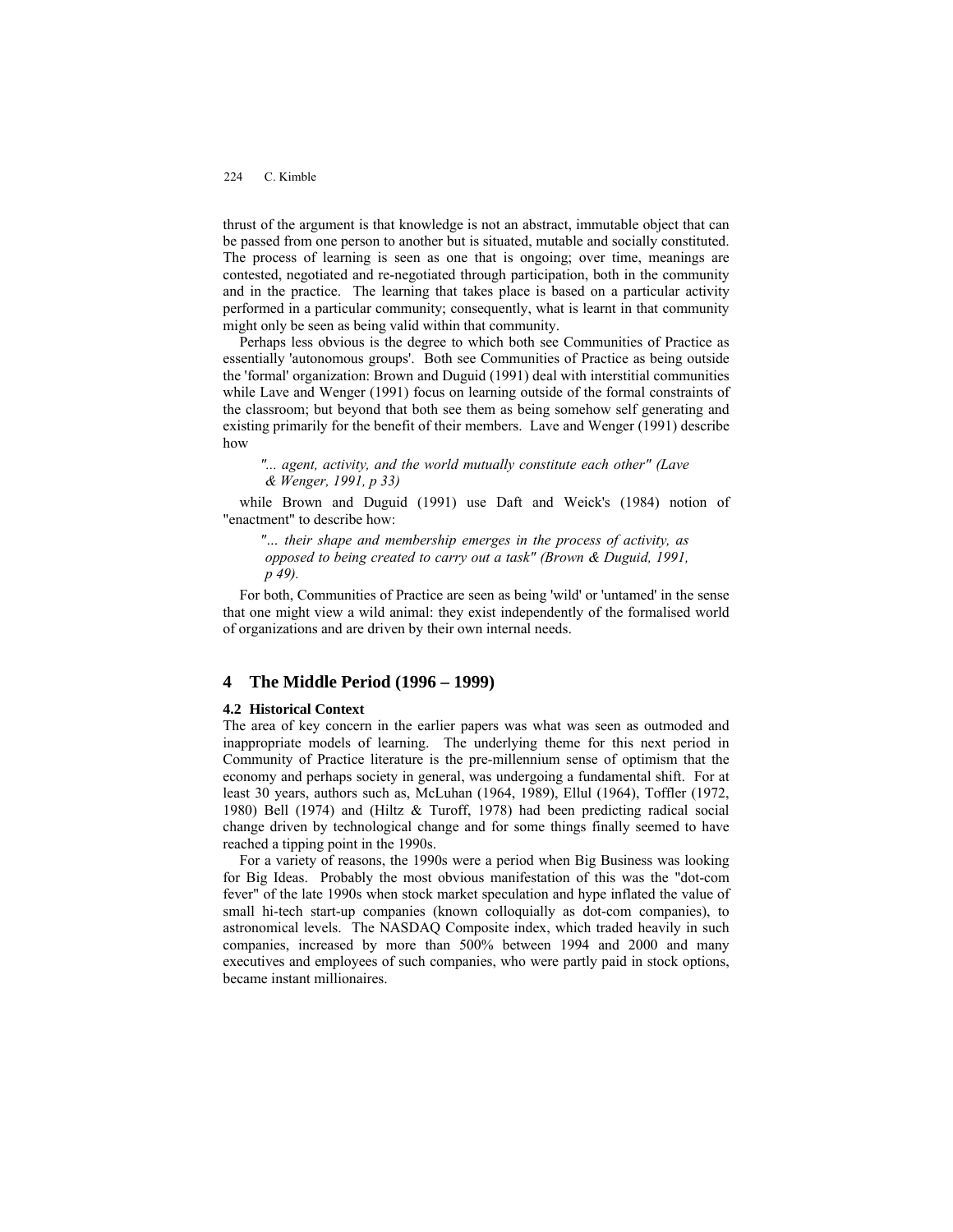One of the readily identifiable "Big Ideas" of the period was "Knowledge Management". Prusak (2001) states that the term was first used in early 1993 although others argue that it was first used in the Journal 'Public Administration Review' as long ago as 1975, (e.g. Goerl, 1975). Whatever the truth is, it is clear from studies of bibliographic data such as Serenko and Bontis (2004) and Ponzi and Koenig (2002) that widespread interest in knowledge management did not really begin to grow until the mid 1990s. As Hildreth, Wright and Kimble (1999) point out, much of this interest was fuelled by globalisation, downsizing and outsourcing, each of which has implications for the rate at which organizations lose knowledge and the efficiency with which they can manage existing knowledge.

It is against this background that the works of the middle period should be considered. All of the works from this period have Wenger as the sole author and cover the period between his earlier collaboration with Lave and his later collaboration with Snyder and McDermott. The principle work we will consider here is Communities of Practice: Learning, Meaning, and Identity (Wenger, 1998a).

### **4.3 Communities of Practice: Learning, Meaning and Identity**

In the opening pages of this book Wenger makes it clear that he is keen to establish the intellectual foundations of his work (Wenger, 1998a, p 11). The source material for the book is drawn from an ethnographic study of clerks in a medical insurance claims processing office. In this book, Wenger elaborates some of the terms from his earlier work (e.g. identity and participation), abandons others (e.g. LPP) and introduces some new ideas (e.g. dualities).

#### 4.3.1 What is a Community of Practice?

In contrast to his earlier, more 'intuitive' definitions of a Community of Practice, Wenger now provides a much more concise definition of a Community of Practice that consists of just three interrelated terms: "joint enterprise", "mutual engagement" and "shared repertoire" (Wenger, 1998a, p 72 - 73). Here Wenger is much more concerned with Communities of Practice in the context of a formal organization:

*"Communities of Practice are … a different cut on the organization's structure - one that emphasizes the learning that people have done together rather than the unit they report to, the project they are working on, or the people they know." (Wenger, 1998b)* 

In essence, Wenger now argues that Communities of Practice arise out of a need to accomplish particular tasks although, as before he continues to view them as selfdirected and self-organizing systems.

*"Communities of Practice ... reflect the members' own understanding of what is important. Obviously, outside constraints or directives can influence this understanding, but even then, members develop practices that are their own response to these external influences. Even when a community's actions conform to an external mandate, it is the community - not the mandate- that produces the practice" (Wenger, 1998b).*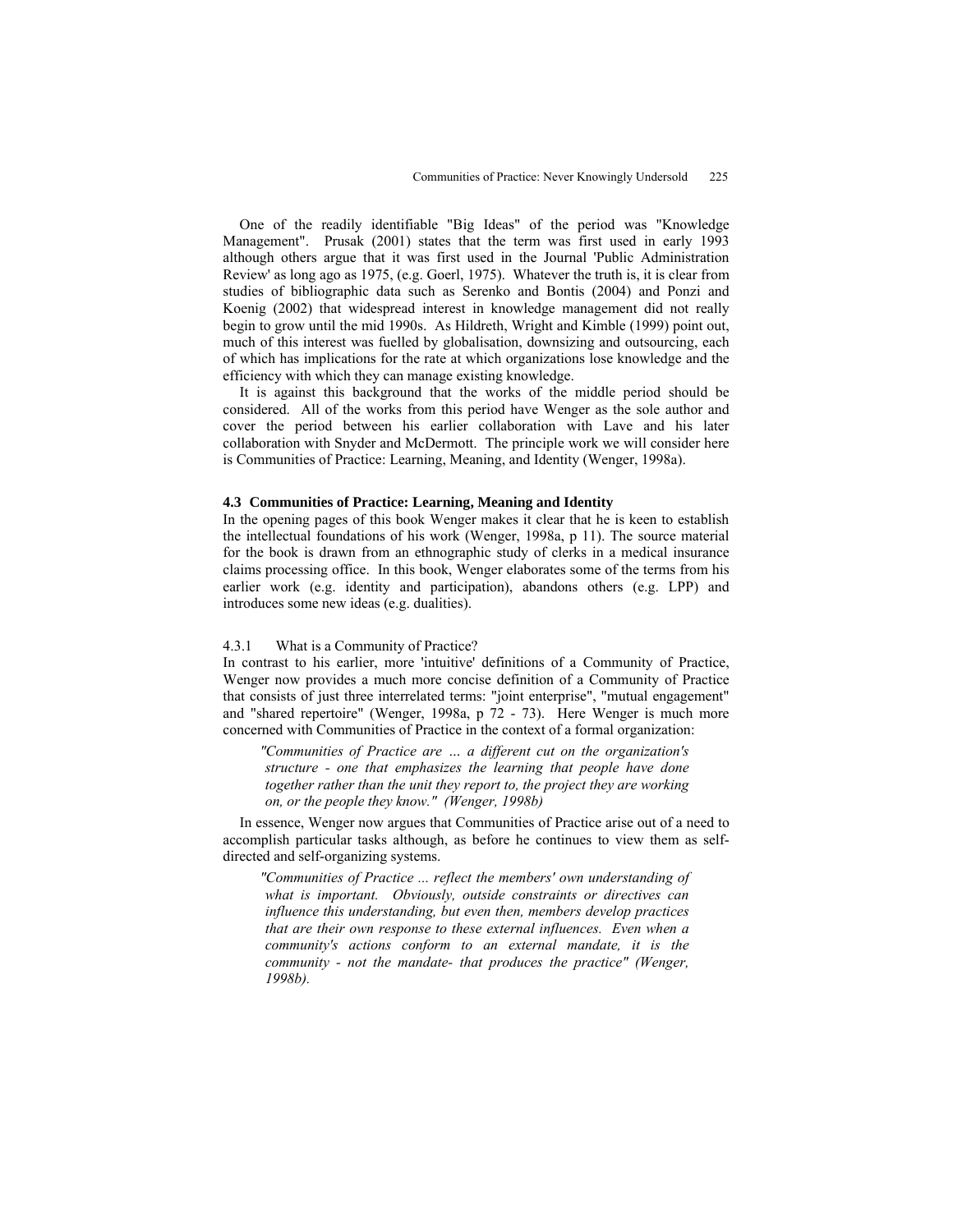# 4.3.2 What does it do?

A Community of Practice is a forum where learning, meaning and identity are negotiated; it is through practice in particular that we experience the world in a meaningful way, as practice "*gives structure and meaning to what we do"* (Wenger, 1998a, p 47).

Wenger's (1998a) view of a Community of Practice shares many similarities to Brown and Duguid's (1991). He sees part of the role of a Community of Practice being to make work habitable.

*"a significant amount of the processors' communal energy goes into making their time at work a liveable realization of their marginality within the corporation and the insurance industry" (Wenger, 1998a, p 171).* 

Similarly, he argues that they can contribute to the 'host' organization, although in contrast to Brown and Duguid (1991), the contribution is phrased in "Knowledge Management" terms:

*"Communities of Practice are important to the functioning of any organization, but they become crucial to those that recognize knowledge as a key asset ... Knowledge is created, shared, organized, revised, and passed on within and among these communities." (Wenger, 1998b)* 

Finally, like Brown and Duguid's (1991) "collective of communities", Wenger (1998a, p 127) views the organization as a "constellation of communities".

## 4.3.3 How does it work?

Unlike his earlier collaboration with Lave (Lave & Wenger, 1991), LPP no longer features in the explanation of how Communities of Practice function, now Wenger argues that all of the activities in a Community of Practice can be described in terms of the interplay of four fundamental dualities which he describes as:

*"... a single conceptual unit that is formed by two inseparable and mutually constitutive elements, whose inherent tensions and complementarity give the concept richness and dynamism" (Wenger, 1998a, p 66)* 

The four dualities Wenger identifies are participation-reification, designedemergent, identification-negotiability and local-global, although the participationreification duality, with its strong connection to Knowledge Management, that has been the focus of particular interest. Wenger argues that Communities of Practice can contribute to the knowledge assets of an organization both through the knowledge they develop at their core, and through the interactions at their boundaries. It is participation that plays a crucial role in the creation of knowledge in the core while reification has a particular importance for interactions at the boundaries of the community.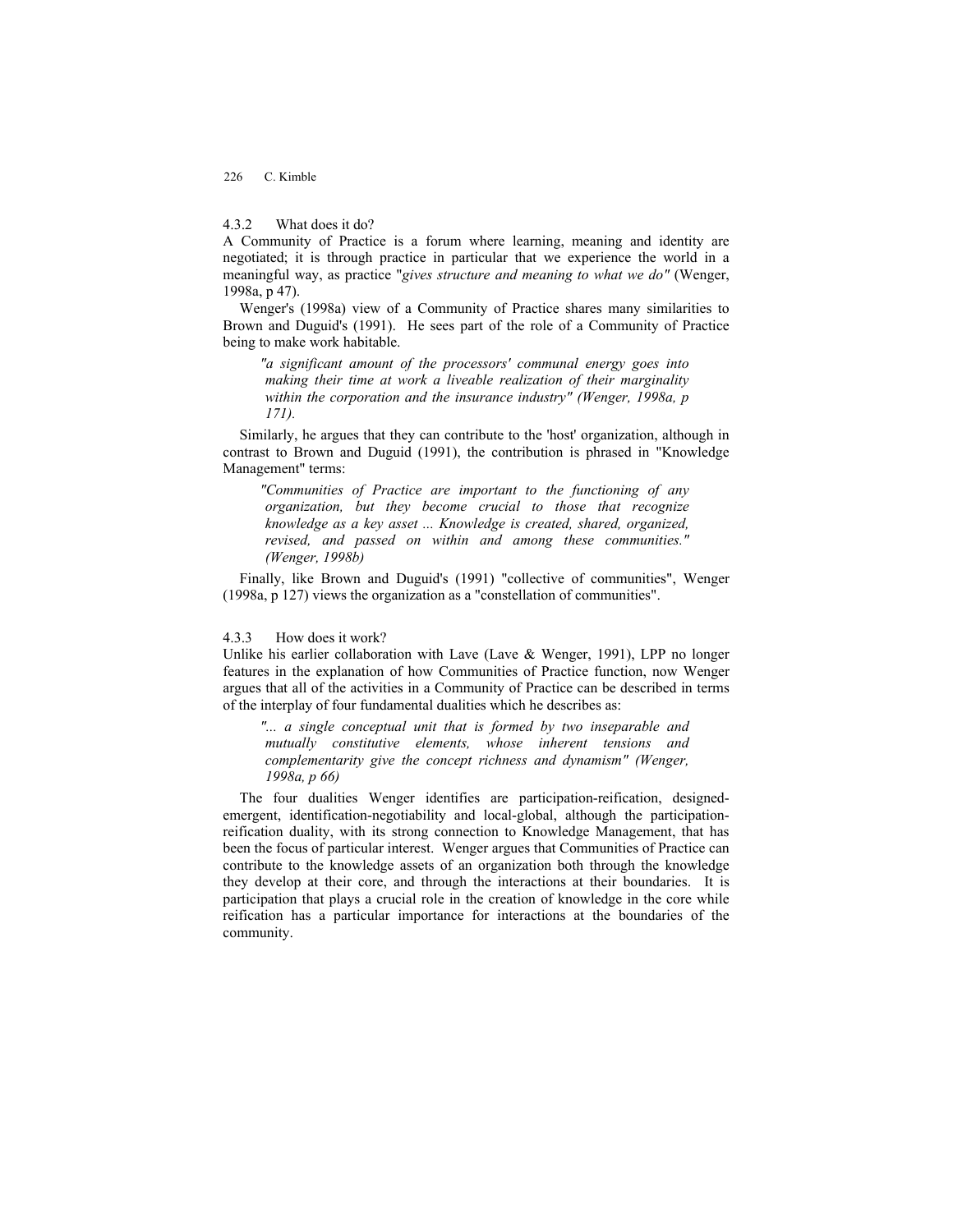# **4.4 The Concept of a Community of Practice in the Middle Period**

In line with Wenger's stated aim of establishing an intellectual foundation for his work, some of the vagueness of the earlier descriptions has been removed and the ideas behind a Community of Practice are generally presented in a more direct and analytical way. However, in many ways Wenger (1998a) bears some striking similarities to Brown and Duguid (1991).

While informal learning in social groups is still an important feature, it is now only considered in the context of formal organizational settings. All of the examples are taken from the workplace. Like Brown and Duguid (1991), the wider organization is viewed as consisting of a collection of inter-related communities and like Brown and Duguid (1991), Wenger (1998a) appears to view Communities of Practice as acting both as support systems for employees whilst simultaneously providing a benefit to the organization that contains them. Essentially this represents a move away from viewing Communities of Practice as a way of gaining insight into social leaning towards viewing Communities of Practice as a means of problem solving and sensemaking within an organization.

The nature of a Community of Practice has also changed in another way. In the earlier works, there was little or no consideration of the world outside the community. Wenger (1998a) however is more explicitly concerned with this topic, particularly through his notion of reification. Similarly, by the use of the notion of a "constellation of communities" and by stressing the value that Communities of Practice can bring to an organization, Wenger links what happens inside the Community to the wider social context within which it is embedded.

Finally, while it is still clear that Wenger sees Communities of Practice as being emergent, he suggest that Communities of Practice can be 'guided' or 'nurtured' in some way, for example.

*"They self-organize, but they flourish when their learning fits with their organizational environment. The art is to help such communities find resources and connections without overwhelming them with organizational meddling." (Wenger, 1998b)* 

However much of this comment concerns the role of internal leadership rather than external strategic interventions. This represents a shift from the previous view of "wild" Communities of Practice toward something that can be 'nurtured', but nonetheless, the view remains that Communities of Practice are essentially 'untamed'.

# **5 The Late Period (2000 – 2003)**

### **5.2 Historical Context**

Ponzi and Koenig (2002) in their article "Knowledge Management: Another Management Fad?" describe the way in which "fads" in the academic literature emerge quickly, are adopted with great zeal, then rapidly decline. They ascribe this behaviour to the way in which certain groups (consulting firms, 'management gurus', mass media, business schools, etc) initially proselytize on behalf of a particular technique only to drop it later when it becomes unfashionable. They describe how Quality Circles, Total Quality Management and Business Process Reengineering have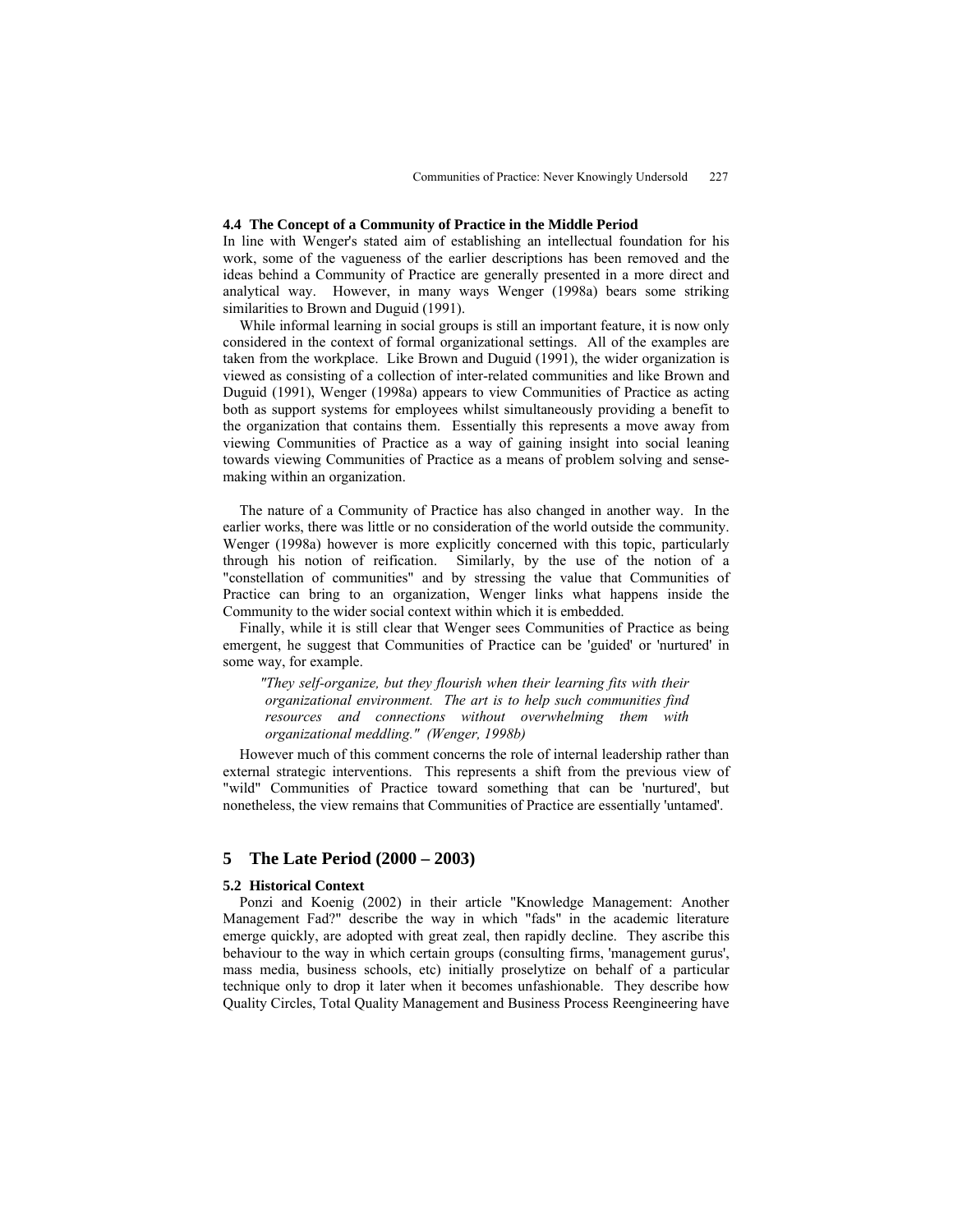all followed this pattern and how Knowledge Management looks destined to follow them. It is against this idea of fads and fashions in management literature that we should consider the literature in this final section of the paper.

The preface to Cultivating Communities of Practice (Wenger et al., 2002) provides a clear illustration of the how the author's viewed the situation before the book was written. In an echo of Davenport's (1996) description of the growth of Business Process Reengineering they write how when they first met it seemed like *"the planets ... were aligned"*. All three were active management consultants and *"interest in Communities of Practice was exploding"*, for the authors it seemed that their book was destined *"... to provide a common foundation for this spreading movement"* (Wenger et al., 2002, p x).

However, within a few years it seemed the situation had changed. McDermott was writing articles entitled "How to avoid a mid life crisis in your CoPs" (McDermott, 2004) and a new wave of articles critical of the whole CoP approach were beginning to appear. Ponzi and Koenig (2002) indicate that the only real difference between a fashion and a fad is that fashions briefly show signs of maturity before declining. It is argued that these later works can be interpreted as attempts to demonstrate the 'maturity' of the CoP concept to delay the inevitable decline that must follow the initial evangelical zeal of the recent convert.

#### **5.3 Cultivating Communities of Practice**

The main work we examine here is Cultivating Communities of Practice (Wenger et al., 2002) however we will also include a number of later works, such as (Wenger, 2000), (Wenger & Snyder, 2000), (Snyder *et al.*, 2003), (Snyder & Briggs, 2003), (McDermott, 2004) and (Wenger *et al.*, 2005), which illustrate more clearly the way in which the focus of the Communities of Practice literature has changed during this period.

5.3.1 What is a Community of Practice?

Unlike his earlier book, this is not a theoretical work but is aimed specifically at practitioners; consequently, the majority of the book is given over to tips on how to cultivate Communities of Practice rather than an analysis of them. Thus Wenger, McDermott and Snyder (2002) simply state that although Communities of Practice can take many forms

*"… they all share a basic structure ... a unique combination of three fundamental elements" (Wenger et al., 2002, p 27)* 

Which are a domain of knowledge, a notion of community and a practice. In later a work, Wenger and Snyder describe Communities of Practice as:

*"... groups of people informally bound together by shared expertise and passion for a joint enterprise* [which can] *drive strategy, generate new lines of business, solve problems, promote the spread of best practices, develop professional skills, and help companies to recruit and retain talent" (Wenger & Snyder, 2000, pp 139 - 140)* 

while, Snyder and Briggs state that: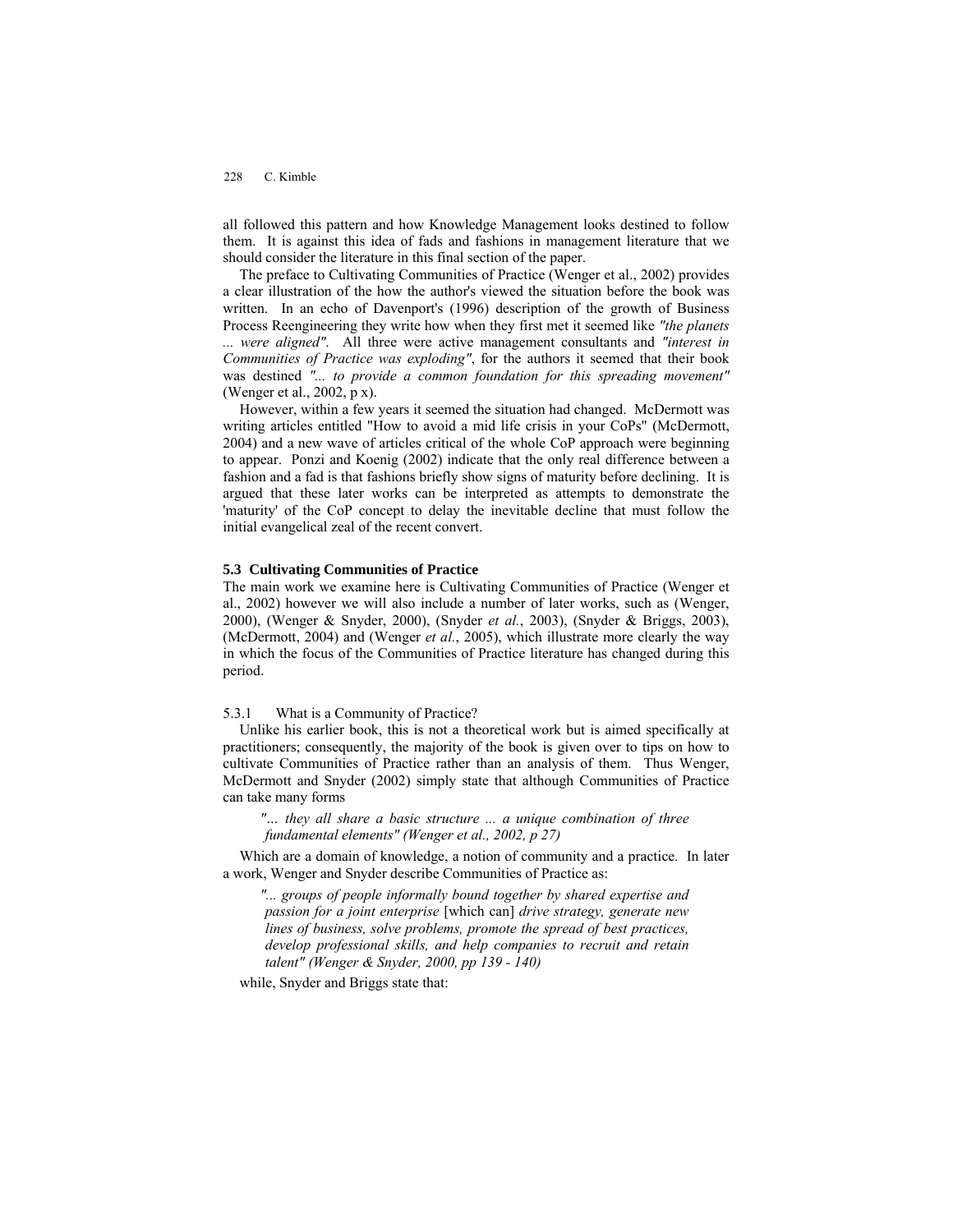*"Communities of practice steward the knowledge assets of organizations and society. They operate as "social learning systems" where practitioners connect to solve problems, share ideas, set standards, build tools, and develop relationships with peers and stakeholders." (Snyder & Briggs, 2003, p 7)* 

# 5.3.2 What does it do?

Wenger, McDermott and Snyder state that they will concentrate on *"… the ability of Communities of Practice to steward knowledge inside organizations"* (Wenger et al., 2002, p 219). There is a similarly emphasis in all of the literature from this period on the role that Communities of Practice can play in Knowledge Management, for example Snyder, Wenger and Biggs (2003) argue that Communities of Practice *"... complement formal units and help organizations weave critical connections across formal groups to leverage knowledge for performance"* (Snyder et al., 2003). However, it is also clear that there is now a far grander plan for CoPs. The preface to the book states that:

*"We share a vision that Communities of Practice will help shape society [and] provide new points of stability and connection in an increasingly mobile, global and changing world" (Wenger et al., 2002, p xii)* 

The final chapter of the book lays out that shared vision:

*"The principles that apply to our businesses ... also apply to the challenges faced by our society. The socioeconomic requirements for sustained prosperity ... demand that we apply these principles beyond the private sector." (Wenger et al., 2002, p 224)* 

In similar style, Snyder & Briggs (2003) tackle the role that Communities of Practice could play in government, reducing "red tape" by cutting across bureaucracies that are *"… designed to solve stable problems for established constituencies through centrally managed programs"* (Snyder & Briggs, 2003, p 4).

### 5.3.3 How does it work?

The issue of how a Community of Practice functions is not really dealt with in this book or the related literature: it is mostly taken as given that Communities of Practice can achieve what the authors claim. However, Wenger, McDermott and Snyder (2002) do offer a variation of the five stages of development identified in (Wenger, 1998a), and describe a five stage 'life cycle' for CoPs.

Although the authors state that their model should not be taken too literally, there is no mistaking the inevitable sense of progression. Each stage addresses a particular issue that is described as *"... a tension between two opposing tendencies that the community must address before it can move on to the next stage"* (Wenger et al., 2002, p 69), and at each stage the authors offer a convenient range of strategies that can be deployed to achieve this.

# **5.4 The Concept of a Community of Practice in the Late Period**

The concept of a Community of Practice in the late period represents a profound move away from earlier notions of Communities of Practice. Vann and Bowker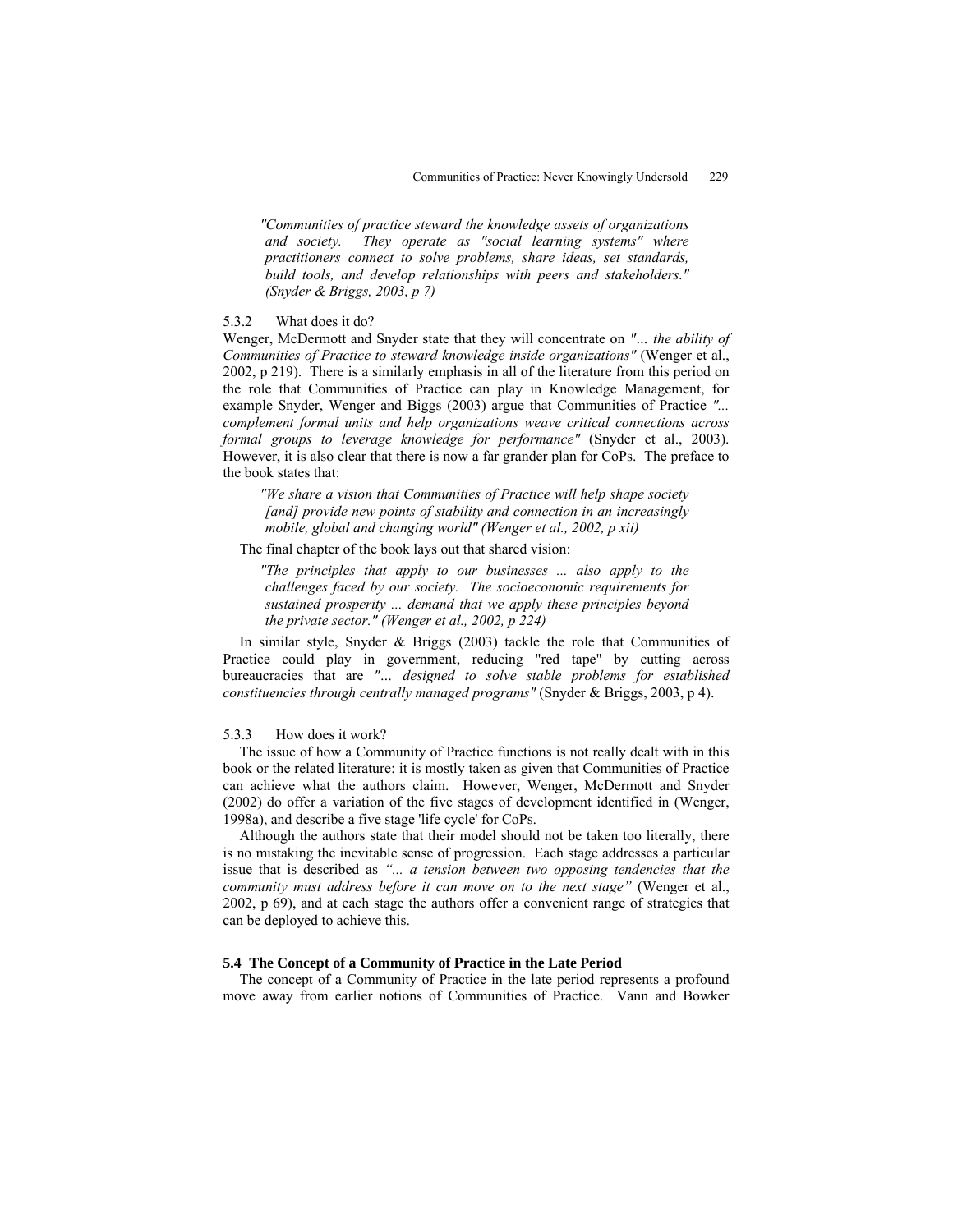(2001) describe this as the commercialisation or commodification of the concept although Cox sums up the transformation more succinctly as

*"The reinvention of Communities of Practice as a managerialist concept" (Cox, 2005, p 534)* 

This is represents a major change in the way in which the term Community of Practice is understood. Firstly, Communities of Practice have now become manageable and unambiguously of benefit to the organizations that take the effort to do so. Although most of the literature from this period warns of the difficulty of managing Communities of Practice and some warns that Communities of Practice cannot be mandated, there is near universal agreement that, given the right degree of insight, skill and leadership, Communities of Practice can be made to deliver. As Wenger and Snyder put it *"These tasks of cultivation aren't easy, but the harvest they yield makes them well worth the effort"* (Wenger & Snyder, 2000, p 140).

Secondly, Communities of Practice are now directly linked the 'management' of knowledge, although there are few direct references to the term Knowledge Management. Instead, the term most often used is "stewarding" knowledge. Exactly what is meant by "stewarding" is never defined. The implication seems to be that Communities of Practice will act as "custodians" or "guardians" of knowledge on behalf of their host organization; thus, simultaneously avoiding any notion of the communities actually owning the knowledge and avoiding the use of the now slightly passé term Knowledge Management.

Finally, there is an explicit view that Communities of Practice can be geographically distributed and can even benefit from having a technological infrastructure to support their activities (e.g. Wenger et al., 2005). This is a significant change from the earlier works where the topic was hardly mentioned. Although, like the difficulty of 'managing' communities, creating effective distributed Communities of Practice is not claimed to be easy, it is now seen as possible and even desirable for distributed communities of several hundred members to exist.

Communities of Practice have become CoPs and CoPs have become a means to an end - CoPs are now not only 'cultivated' but have also been tamed.

# **6 The Changing Concept of a Community of Practice**

Since the term was first coined in 1991, it has undergone a number of significant changes. It is also clear that the final period of literature represents the most profound shift in the way that the concept of a Community of Practice is used.

"Communities of Practice" have undergone a transition from being a heuristic device to a theory and from a theory to an application. At first sight, this might appear to be perfectly natural, as this path is one often followed in the natural sciences - hypotheses are generated, a theory is developed and later the theory is applied. However, in this case, there not linear progression but a dislocation between the theory developed in the early work and that which is applied later.

In the early work Communities of Practice were seen as being, to borrow a metaphor from Hutchins (1996), "in the wild" in the sense that they existed outside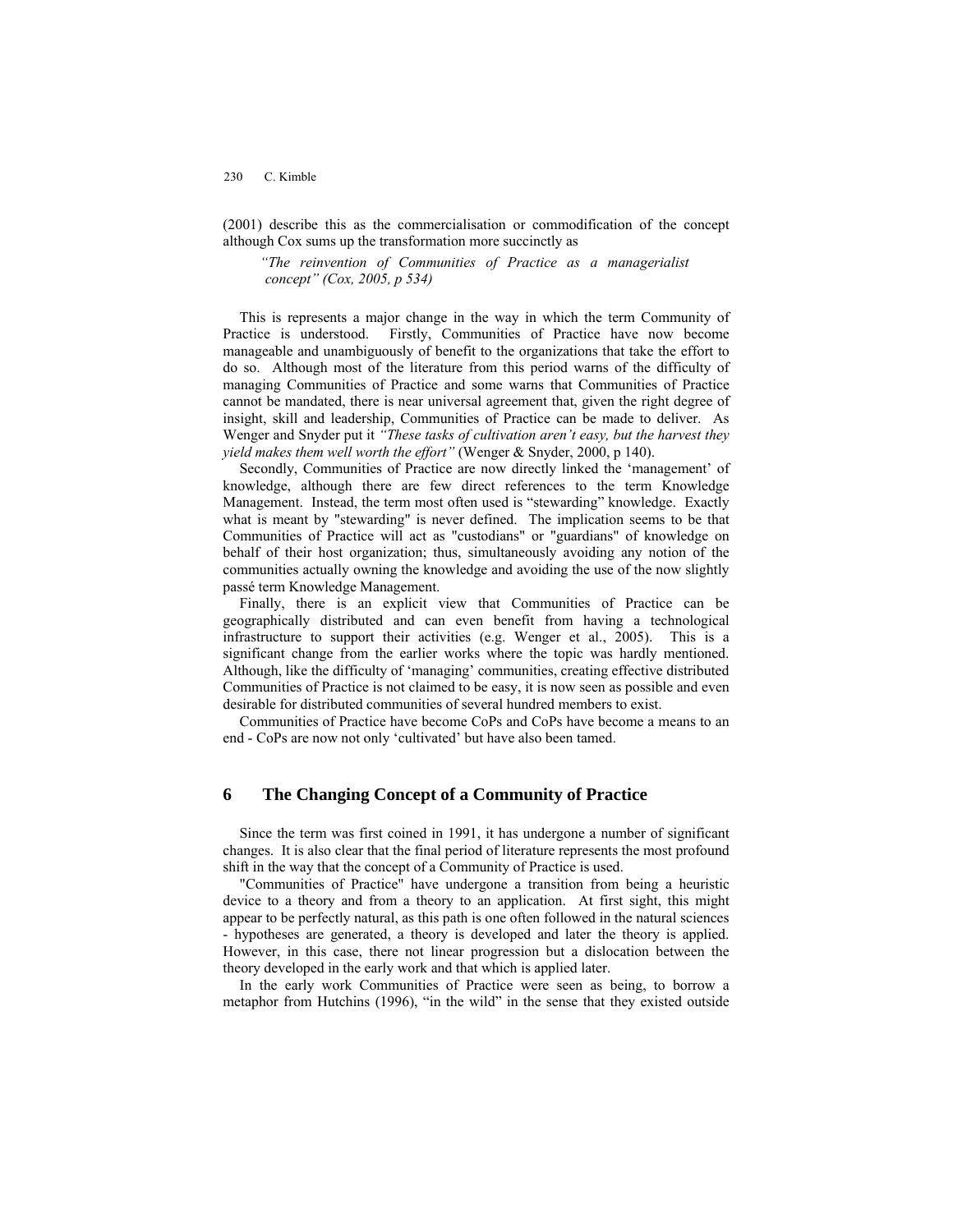the systematised, planned and well ordered word of the formal organization. However, in the later works the metaphors that are used are those of "cultivation" and "harvesting": Communities of Practice have simply become a tool that can be used to produce a particular outcome; much of the early theory concerning emergence, enactment and the ambiguous nature of the relationship between community and host organization has been lost.

This is more than a semantic nicety or an indication that the concept that has reached maturity; it is a radical departure from the way in which the concept was previously used. In the work from the middle period, Wenger used the notion of reification to explain how the ideas and values of a Community of Practice could achieve independent existence; here in the later works the notion of a Community of Practice seems to have achieved an existence independent of the theory that created it.

Although these changes have been a radical, this in itself need not be a problem. The whole raison d'être of concepts is that we use them as templates to structure and make sense of the world around us, and as the world changes, so must the concepts we use. There is nothing fixed about the way in which we use concepts, as Mutch (2003) notes:

*"... we can use familiar concepts in new ways, or take concepts from one context to another and play with them"* 

#### However, to quote Mutch again, as academics we must also

*"... pay careful attention to our sources, making sure that we give due care to the consequences that the use of a concept brings with it".* 

In highlighting this latter approach Mutch (2003) notes that it brings with it the risk of textual exegesis, dogmatism and the unthinking adherence to the received word. It is not my objective to engage in *"textual exegesis"*, nor to be excessively dogmatic about the way in which the term ought to be used, but simply to highlight some of the different ways in which it can be used and draw attention to the potential this has for misconceptions and confusion.

The literature on Communities of Practice is used in pedagogy and in educational theory, e.g. (Barab *et al.*, 2004; Janson *et al.*, 2004; Schwier *et al.*, 2004); what has come to be called "CoP Theory" offers useful insights into both Knowledge Management and Distributed Working, e.g. (Janson et al., 2004; Papargyris & Poulymenakou, 2003; Schwen & Hara, 2003) and what might be called the "community" is used in areas such as Computer Supported Co-operative Work e.g. (Sharratt & Usoro, 2003; Trier, 2005; Zacklad, 2003) and Distributed Team Working e.g. (Kindberg *et al.*, 1999; Pemberton-Billing *et al.*, 2003).

So, should we simply reject large slices of this work because it is based on a 'wrong' interpretation of the theory? The answer to this is almost certainly 'No'. However, lack of attention to the context in which the term was originally used can create contradictions without meaning to by, for example, conflating a theoretical account of a Community of Practice based on LPP with another based on the notion of dualities. We began this paper with a suggestion that the marketing tag-line "Never Knowingly Undersold" and the term "Communities of Practice" had certain similarities and that sometimes, the term Community of Practice did not mean what it might at first be thought to mean. Finally, at the end of the paper we turn again to our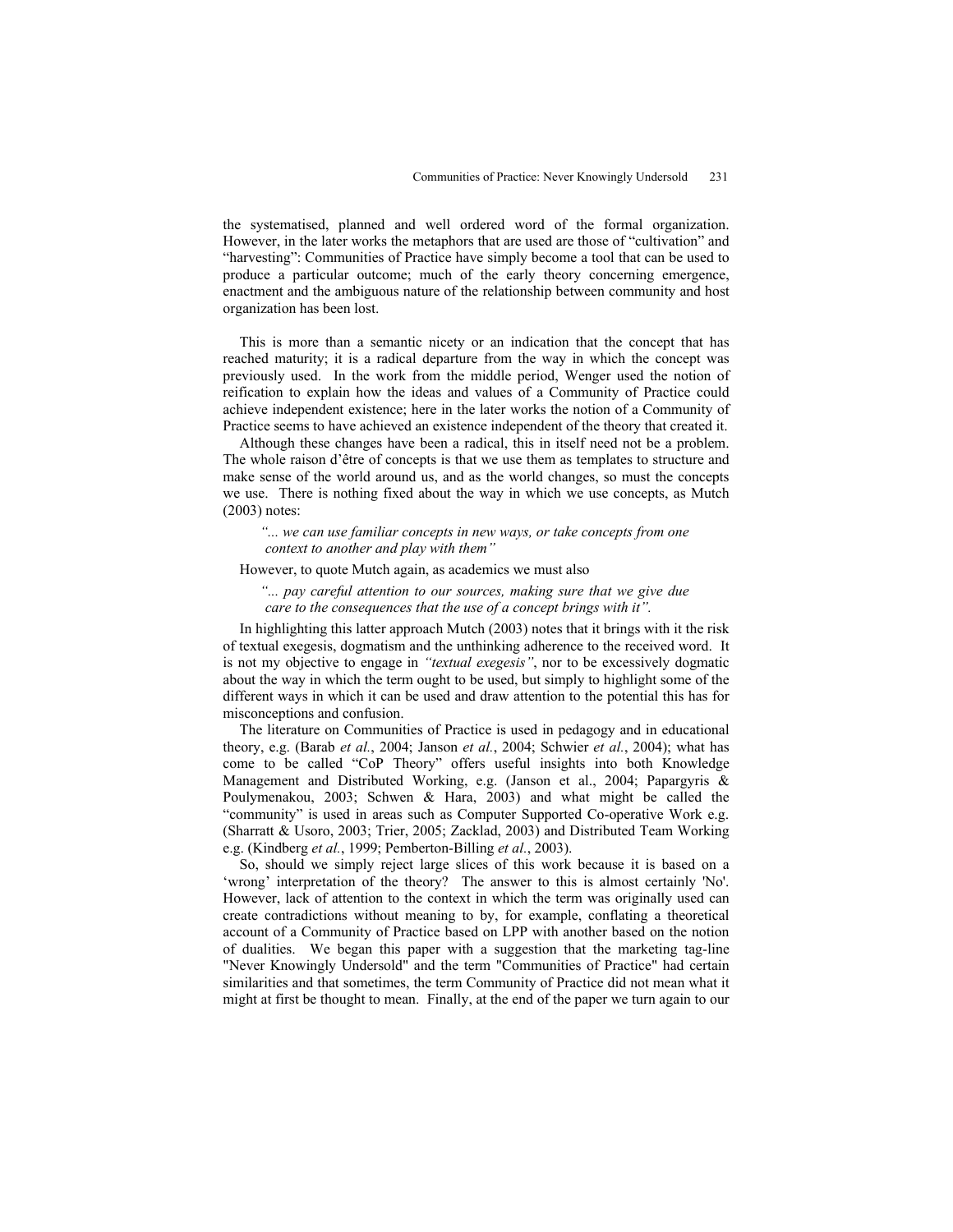original 'sales' metaphor and urge the reader to follow the advice 'caveat emptor' (or more accurately caveat lector) when dealing with this term in the literature.

# **References**

- Barab, S. A., MaKinster, J. G., & Scheckler, R. (2004). Designing System Dualities: Building Online Community. In S. A. Barab, R. Kling & J. Gray (Eds.), *Designing for Virtual Communities in the Service of Learning* (pp. 53-90). Cambridge, MA: Cambridge University Press.
- Bell, D. (1974). *The Coming of the Post Industrial Society: A Venture in Social Forecasting.*: Heinemann.
- Brown, J. S., & Duguid, P. (1991). Organizational Learning and Communities of Practice: Toward a Unified View of Working, Learning, and Innovation. *Organization Science, 2*(1), 40-57.
- Cain, C. (Unpublished). *Becoming a Non-Drinking Alcoholic: A Case Study in Identity Acquisition.* University of North Carolina, Chapel Hill, North Carolina.
- Cox, A. (2005). What Are Communities of Practice? A Comparative Review of Four Seminal Works. *Journal of Information Science, 31*(6), 527 – 540.
- Daft, R. L., & Weick, K. E. (1984). Toward a Model of Organizations as Interpretation Systems. *Academy of Management Review, 9*(2), 284 - 295.
- Davenport, T. H. (1996, January). The Fad That Forgot People. *Fast Company, 1,* 70-74. Ellul, J. (1964). *The Technological Society*: Random House.
- Fox, S. (2000). Communities of Practice, Foucault and Actor-Network Theory. *Journal of Management Studies, 37*(6), 853-867.
- Gherardi, S., Nicolini, D., & Odella, F. (1998). Towards a Social Understanding of How People Learn in Organizations. *Management Learning, 29*(3), 273 – 297.
- Goerl, G. F. (1975). Cybernetics, Professionalisations and Knowledge Management: An Excuse for Assumptive Theory. *Public Administration Review, 35*(5), 581.
- Henriksson, K. (2000). *When Communities of Practice Came to Town: On Culture and Contradiction in Emerging Theories of Organizational Learning* (No. 2000/3): Department of Business Administration, School of Economics and Management, Lund University, Sweden.
- Hildreth, P., Wright, P., & Kimble, C. (1999). Knowledge Management: Are We Missing Something? *4th UKAIS Conference: Information Systems - The Next Generation*. University of York: McGraw Hill.
- Hiltz, S. R., & Turoff, M. (1978). *The Network Nation: Humman Communication Vai Computers*. Cambridge, MA: MIT Press.
- Hutchins, E. (1991). Organizing Work by Adaptation. *Organization Science, 2*(1), 14-39.
- Hutchins, E. (1996). *Cognition in the Wild*. Cambridge MA: MIT press.
- Janson, A., Howard, L., & Schoenberger-Orgad, M. (2004). The Odyssey of Ph.D. Students Becoming a Community of Practice. *Business Communication Quarterly, 67*(2), 168- 181.
- Jordan, B. (1989). Cosmopolitical Obstetrics: Some Insights from the Training of Traditional Midwives. *Social Science and Medicine, 28*(9), 925-944.
- Kimble, C., & Hildreth, P. (2004). Communities of Practice: Going One Step Too Far? *Proceedings 9e colloque de l'AIM*. Evry, France.
- Kindberg, T., Bryan-Kinns, N., & Makwana, R. (1999). Supporting the Shared Care of Diabetic Patients, *ACM SIGGROUP Conference on supporting Groupwork* (pp. 91 - 100). Arizona, USA: ACM Press.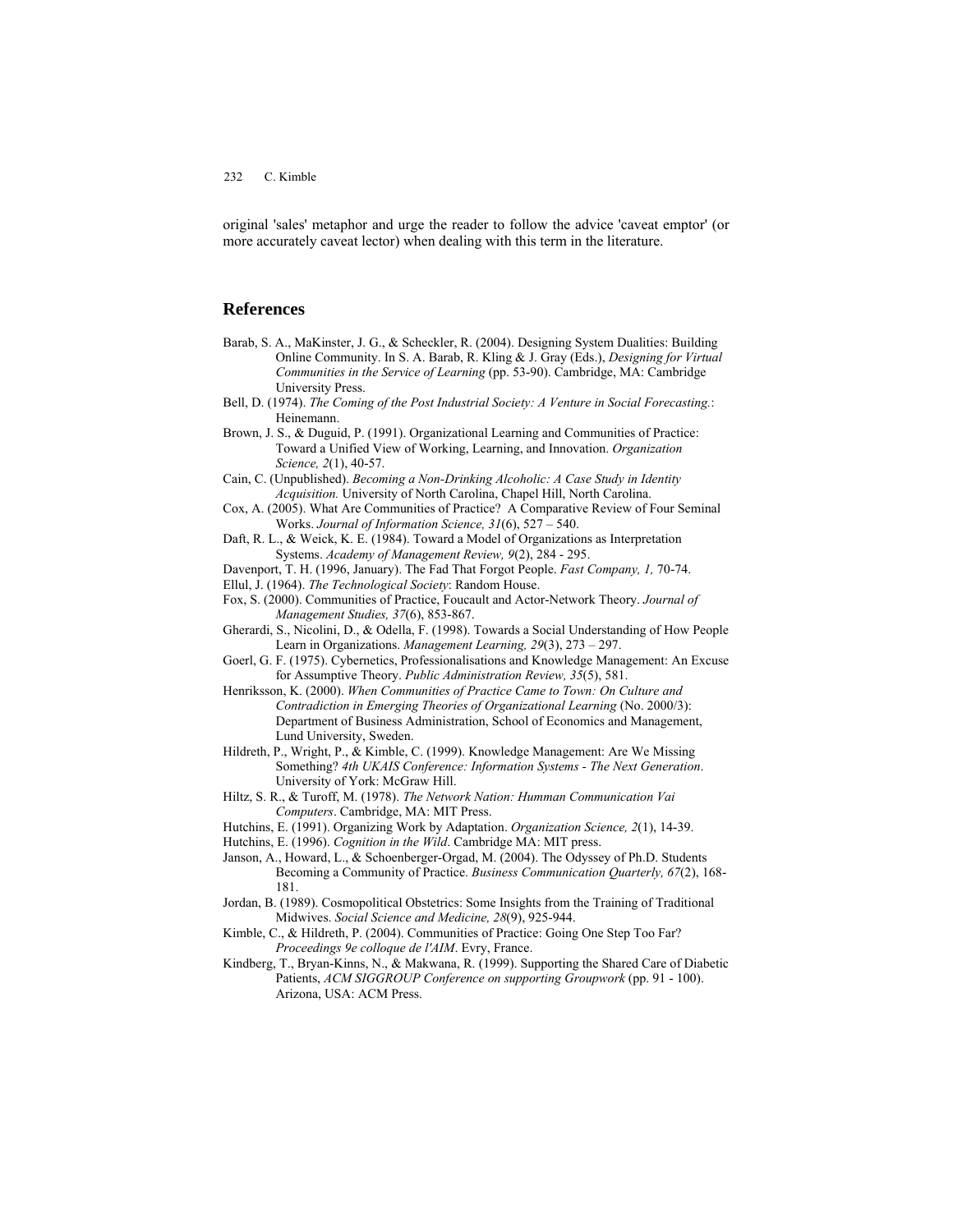- Lave, J. (1988). *Cognition in Practice: Mind, Mathematics, and Culture in Everyday Life*. New York: Cambridge University Press.
- Lave, J., & Wenger, E. (1991). *Situated Learning: Legitimate Peripheral Participation*. Cambridge: Cambridge University Press.
- Liedtka, J. (1999). Linking Competitive Advantage with Communities of Practice. *Journal of Management Inquiry, 8*(1), 5 - 16.
- Marsall, H. (1972). Structural Constraints on Learning. In B. Geer (Ed.), *Learning to Work*. Beverly Hills: Sage Publications.
- McDermott, R. (2004, May June 2004). How to Avoid a Mid Life Crisis in Your Cops. *KM Review, 7,* 10 - 13.

McLuhan, M. (1964). *Understanding Media: The Extensions of Man*. New York: McGraw-Hill.

McLuhan, M., & Powers, B. R. (1989). *The Global Village: Transformations in World Life and Media in the 21st Century*. New York: Oxford University Press.

Mutch, A. (2003). Communities of Practice and Habitus: A Critique. *Organization Studies, 24*(3), 383-401.

- Orr, J. (1987). Narratives at Work: Story Telling as Cooperative Diagnostic Activity. *Field Service Manager*, 47-60.
- Orr, J. (1990a). Sharing Knowledge, Celebrating Identity: War Stories and Community Memory in a Service Culture. In D. S. Middleton & D. Edwards (Eds.), *Collective Remembering: Memory in Society*. Beverley Hills: Sage Publications.
- Orr, J. (1990b). *Talking About Machines: An Ethnography of a Modern Job.* Cornell University.
- Papargyris, A., & Poulymenakou, A. (2003). Evolving Knowledge: An Exploration of Affinities between Knowledge Management and Communities of Practice, *Fourth European Conference on Knowledge Management*. Athens.

Pemberton-Billing, J., Cooper, R., Wootton, A. B., & North, A. N. W. (2003). Distributed Design Teams as Communities of Practice, *5th European Academy of Design Conference*. Barcelona, Spain.

- Ponzi, L. J., & Koenig, M. (2002). Knowledge Management: Another Management Fad? *Information Research, 8*(1).
- Prusak, L. (2001). Where Did Knowledge Management Come From? *IBM Systems Journal, 40*(1), 1002 - 1007.
- Roberts, J. (2006). Limits to Communities of Practice. *Journal of Management Studies, 43*(3), 623 - 639.
- Schwen, T. M., & Hara, N. (2003). Community of Practice: A Metaphor for Online Design? *The Information Society, 19*, 257-270.
- Schwier, R. A., Campbell, K., & Kenny, R. (2004). Instructional Designers' Observations About Identity, Communities of Practice and Change Agency. *Australasian Journal of Educational Technology, 20*(1), 69 - 100.
- Serenko, A., & Bontis, N. (2004). Meta-Review of Knowledge Management and Intellectual Capital Literature: Citation Impact and Research Productivity Rankings. *Knowledge and Process Management, 11*(3), 185 - 198.
- Sharratt, M., & Usoro, A. (2003). Understanding Knowledge-Sharing in Online Communities of Practice. *Electronic Journal of Knowledge Management, 1*(2).
- Snyder, W. M., & Briggs, X. d. S. (2003). *Communities of Practice: A New Tool for Government Managers*. Arlington: The IBM Center for The Business of Government.
- Snyder, W. M., Wenger, E., & Briggs, X. d. S. (2003). Communities of Practice in Government: Leveraging Knowledge for Performance. *The Public Manager, 32*(4), 17 - 21.
- Toffler, A. (1972). *The Futurists*: Random House.
- Toffler, A. (1980). *The Third Wave*: Pan.